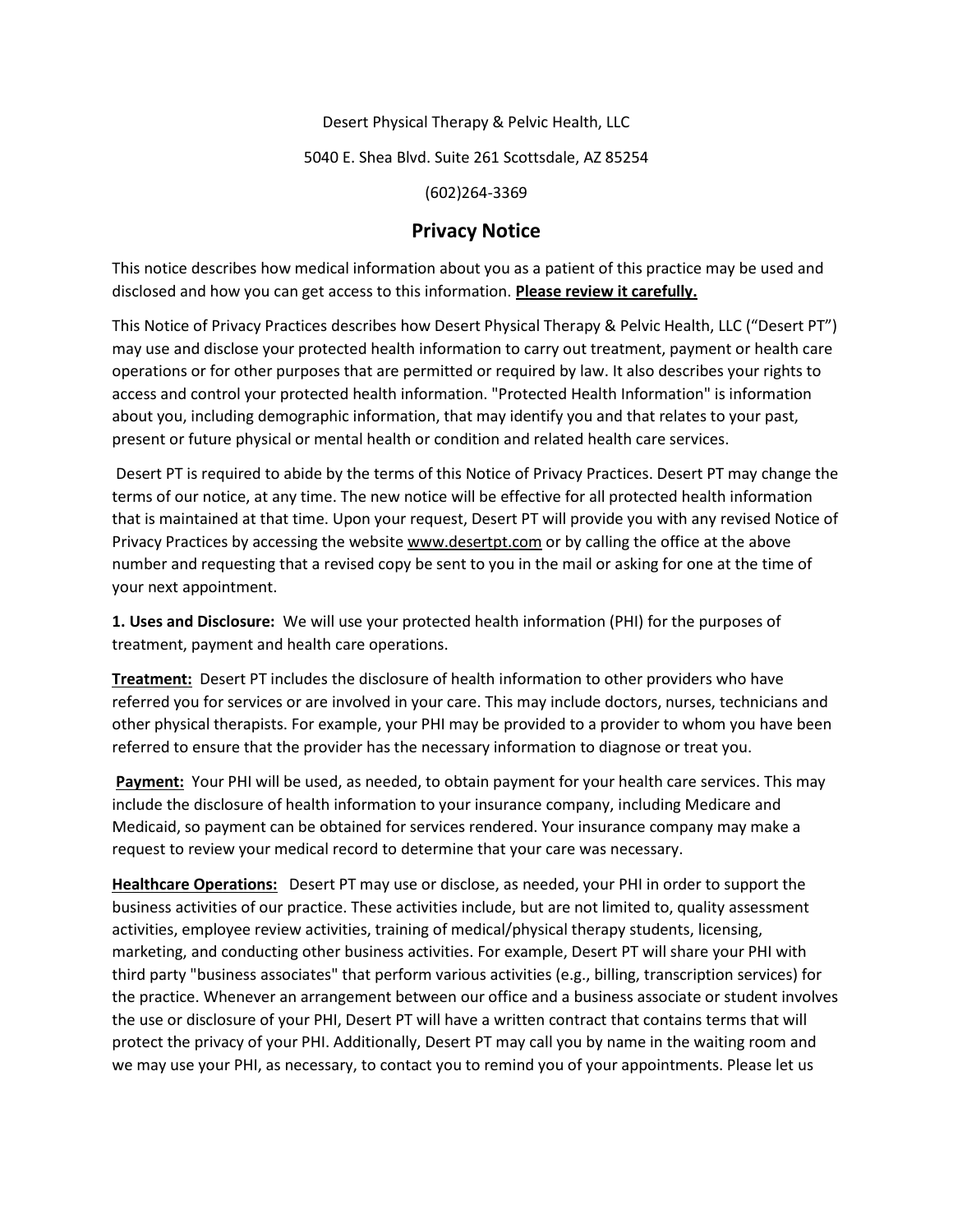know if you do not wish to have a reminder of an upcoming appointment left with anyone other than yourself.

**Uses and Disclosures Required by Law:** The federal health information privacy regulations either permit or require us to use or disclose your PHI in the following ways: we may share some of your PHI with a family member or friend involved in your care if you do not object, we may use your PHI in an emergency situation when you may not be able to express yourself, and we may use or disclose your PHI for research purposes if we are provided with very specific assurances that your privacy will be protected. We may also disclose your PHI when we are required to do so by law, for example by court order or subpoena. Disclosures to health oversight agencies are sometimes required by law to report certain diseases or adverse drug reactions. Desert PT may use and disclose health information about you to avert a serious threat to your health or safety or the health or safety of the public or others. If you are in the Armed Forces, we may release health information about you when it is determined to be necessary by the appropriate military command authorities. We may also release information about you for workers' compensation or other similar programs that provide benefits for work related injury or illness.

Desert PT may disclose your PHI to a public health authority that is authorized by law to receive reports of child abuse or neglect. In addition, Desert PT may disclose your PHI if Desert PT believes that you have been a victim of abuse, neglect or domestic violence to the governmental entity or agency authorized to receive such information. In this case, the disclosure will be made consistent with the requirements of applicable federal and state laws.

Your authorization is required before your PHI may be used or disclosed by us for other purposes.

**2. Your Rights:** Following is a statement of your rights, with respect to your PHI and a brief description of how you may exercise these rights.

**Restrictions:** You have the right to request restrictions on which entities are entitled to PHI and which information is released. Your request must state the specific restriction requested and to whom you want the restriction to apply. Desert PT is not required to agree to a restriction that you may request. Please discuss any restriction you wish to request with your provider. You may request a restriction by contacting the Privacy Officer in writing to see if Desert PT can accommodate a reasonable request.

**Confidential Communications:** All measures will be taken by Desert PT to ensure no PHI is revealed in written or oral form to any unauthorized individual or company. You have the right to request confidential communication from us at a location of your choosing. This request must be in writing.

**Access to PHI:** You have the right to inspect and request a copy of your medical record. You must make this request in writing and we may charge a fee to cover the costs of copying and mailing.

**Amendments:** You have the right to request an amendment be made to your PHI, if you feel something has been recorded in error. This request must be made in writing. If we disagree with you, we are not required to make the change. You do have the right to submit a written statement about why you disagree that will become part of your record. We may not amend parts of your medical record that we did not create.